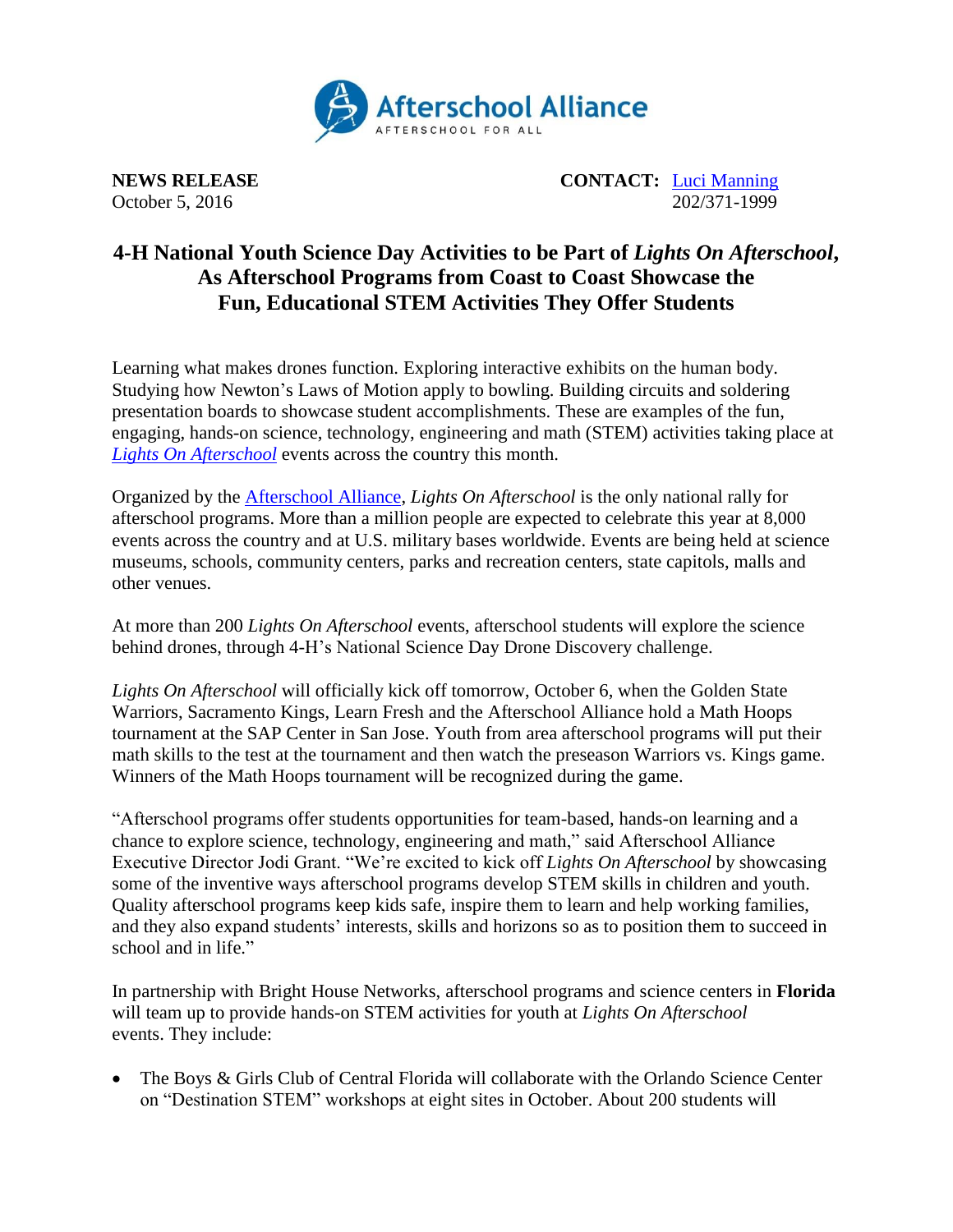participate in the 90-minute workshops that expose them to STEM disciplines and career paths.

- Orlando County Public Schools is collaborating with the Orlando Science Center on a "*Lights On* for Superhero Fun" science festival on October 22. Activities will include engineering roller coasters; KABOOM!, physical science experiments; and engineering a circuit that will power and light a motor.
- On October 20, Hillsborough County Public School's Out of School Time Program is partnering with the Museum of Science & Industry in Tampa on a "Building a Better Me Through STEAM (science, technology, engineering, arts and math)" event.
- Students from the Plant City Boys & Girls Club will visit the Tampa Museum of Science  $\&$ Industry to work on STEM projects for *Lights On Afterschool* on October 10. Students will explore an interactive exhibit about the human body; learn about bodily functions; measure the power of their lungs; test their senses; and discover how foods fuel the body.

In other parts of the country:

## **Ridgecrest, California:**

The High Desert Leapin' Lizards' ninth *Lights On Afterschool* event will serve as the culmination of the program's STEAM unit on the science of bowling. Students studied physics concepts by focusing on how Newton's Laws of Motion apply to bowling and, during the event, students will engineer their own bowling lanes and play two games.

## **Hagerstown, Maryland:**

The Noland Village Unit of the Boys & Girls Club of Washington County is building on last year's *Lights On Afterschool* event, at which they built a ramp. This year, students will build cars to race on the ramp

## **Lansing, Michigan:**

Michigan State University and the Boys & Girls Club of Lansing will hold a Maker Carnival to promote STEAM learning and celebrate *Lights On Afterschool*. Students will develop simple circuits, use electric art, design personalized light-up bracelets, and make light-up art canvases. There will be soldering and breadboard stations for students to practice advanced circuitry.

## **Louisiana, Missouri:** Twin Pike Family YMCA

The Twin Pike Family YMCA will host a "Just Keep Swimming" educational family night to celebrate *Lights On Afterschool*. Students and families will cycle through stations related to ocean life, keying off the movie "Finding Dory." Learning stations will teach guests about the biology of sea creatures; offer an experiment showing how whales use blubber fat to help them tolerate cold water; and show them how to "speak whale."

The New York skyline will again shine for afterschool on October 20 when, for the tenth consecutive year, the iconic Empire State Building is lit up in yellow for afterschool.

In a unanimous vote, the United States Senate passed a resolution that recognizes October 20 as a day to celebrate *Lights On Afterschool*.